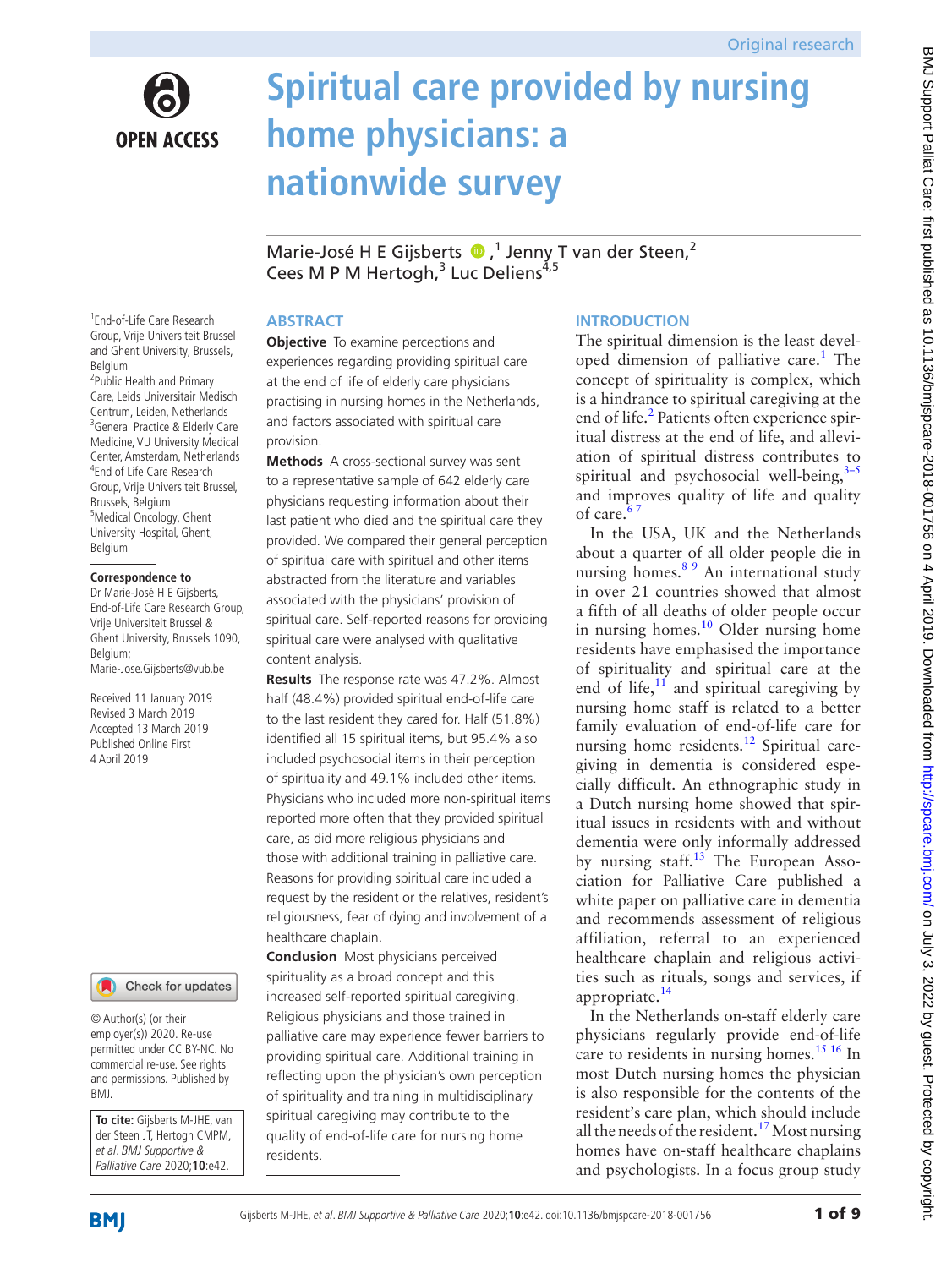# Original research

with Dutch elderly care physicians, $18$  participants underlined the importance of distinguishing spiritual needs from psychosocial needs. However, we have no representative data on how physicians define spiritual issues as distinct from psychosocial issues and when they provide spiritual care.

In this study we examine Dutch elderly care physicians' perceptions of spirituality and of provision of spiritual care at the end of life, and factors associated with provision of spiritual end-of-life care.

#### **Methods**

## **Design**

We performed a cross-sectional survey among a representative sample of practising Dutch elderly care physicians who generally practise in long-term care, mostly nursing homes. We aimed at a few hundred cases available for exploratory regression analyses. A postal questionnaire was sent to half  $(n=642)$  of the 1248 elderly care physicians registered at Verenso (the Dutch Association of Elderly Care Physicians and Social Geriatricians, where most elderly care physicians are registered), sampling alternately in alphabetical order of last names. The questionnaire was sent out in October 2012 and one reminder was sent to non-responders in November 2012. We received completed questionnaires until February 2013.

The Medical Ethics Review Committee of the VU University Medical Centre approved this survey as part of a larger study protocol that comprised a series of studies on 'Spiritual care at the end of life in Dutch nursing homes'.

## **Questionnaire**

The provision of spiritual care at the end of life was measured using the question: 'In your opinion, did you provide spiritual care to the last resident you cared for in the last month of life?' We also asked: 'Did you differentiate between psychosocial and spiritual needs in this resident?'

We measured the perception or knowledge of spiritual care through item identification by the physicians from a mixed list of 30 items with 'right' (validated spiritual care) items and 'wrong' items (validated for relationship with other concepts). The 30 items were introduced with: 'In your opinion, spirituality at the end of life may comprise: …', inviting respondents to include any number of items they perceived as being part of spirituality at the end of life. Based on a literature review of instruments measuring spirituality at the end of life, $19$  we selected 15 items with content validity regarding spirituality ('right'), such as items on spiritual well-being, spiritual beliefs and activities, and spiritual coping.<sup>20–25</sup> Fifteen additional non-spiritual items ('wrong') were drawn from validated instruments measuring quality of life at the end of life.[20 22 24 25](#page-8-14) Ten of these non-spiritual items concerned psychosocial

needs and five items addressed other issues (physical needs, medical/communicational, financial).

Additionally, if the elderly care physician did not provide spiritual care, the questionnaire assessed the reasons for not providing spiritual care with a semistructured question including the answers 'lack of training', 'lack of time', 'quality of the relationship between the physician and the patient' (they had known the patient only for a short time) and an openended option 'other'. In the latter case, the physician could give other specific reasons. Another open-ended item in the questionnaire was included in this study: 'Were there indications the nursing home resident had spiritual needs?' If the participant answered 'yes', the open-ended question was: 'what indication(s)?'

Physician and practice characteristics were also part of the questionnaire. We measured religiousness with the Religious and Spiritual Beliefs and Practices Scale,<sup>26</sup> a validated and self-administered tool with five questions previously used to measure religiousness of US general practitioners. Sum scores range from 5 to 21. We pilot tested an earlier version of the questionnaire among five elderly care physicians and improved the questionnaire based on their responses and comments specifically concerning user friendliness and clarity of the questionnaire.

## **Analyses**

We analysed non-response by comparing geographical distributions of respondents and non-respondents. We described the proportion of physicians who felt they provided spiritual care at the end of life, their differentiation between spiritual and non-spiritual items, and the physicians' perceptions of spirituality at the end of life with proportions of the respondents that included the 30 items as belonging to spirituality at the end of life. We quantified the degree to which their perception of spirituality at the end of life corresponded with measurable and validated aspects of spirituality at the end of life in the literature in three ways. First, we counted the number included of the 15 items that represented the literature on spirituality at the end of life. Second, we counted the number of non-spiritual items included that represented the non-spiritual aspects of quality of life at the end of life. Third, we calculated how close the physician's perception was to the literature by subtracting the number of the 15 nonspiritual items the physicians included as belonging to spirituality from the number of the 15 spiritual items they included. Thus, a total score of  $+15$  referred to complete consistency with the literature and a total score of −15 referred to a complete opposite perception of spirituality, and a mean score of 0 was expected with random endorsing of items. We considered scores of  $+8$  and higher (a minimum mean of  $+7.5$ , at least midway 0 and 15) to be reasonably consistent with the literature.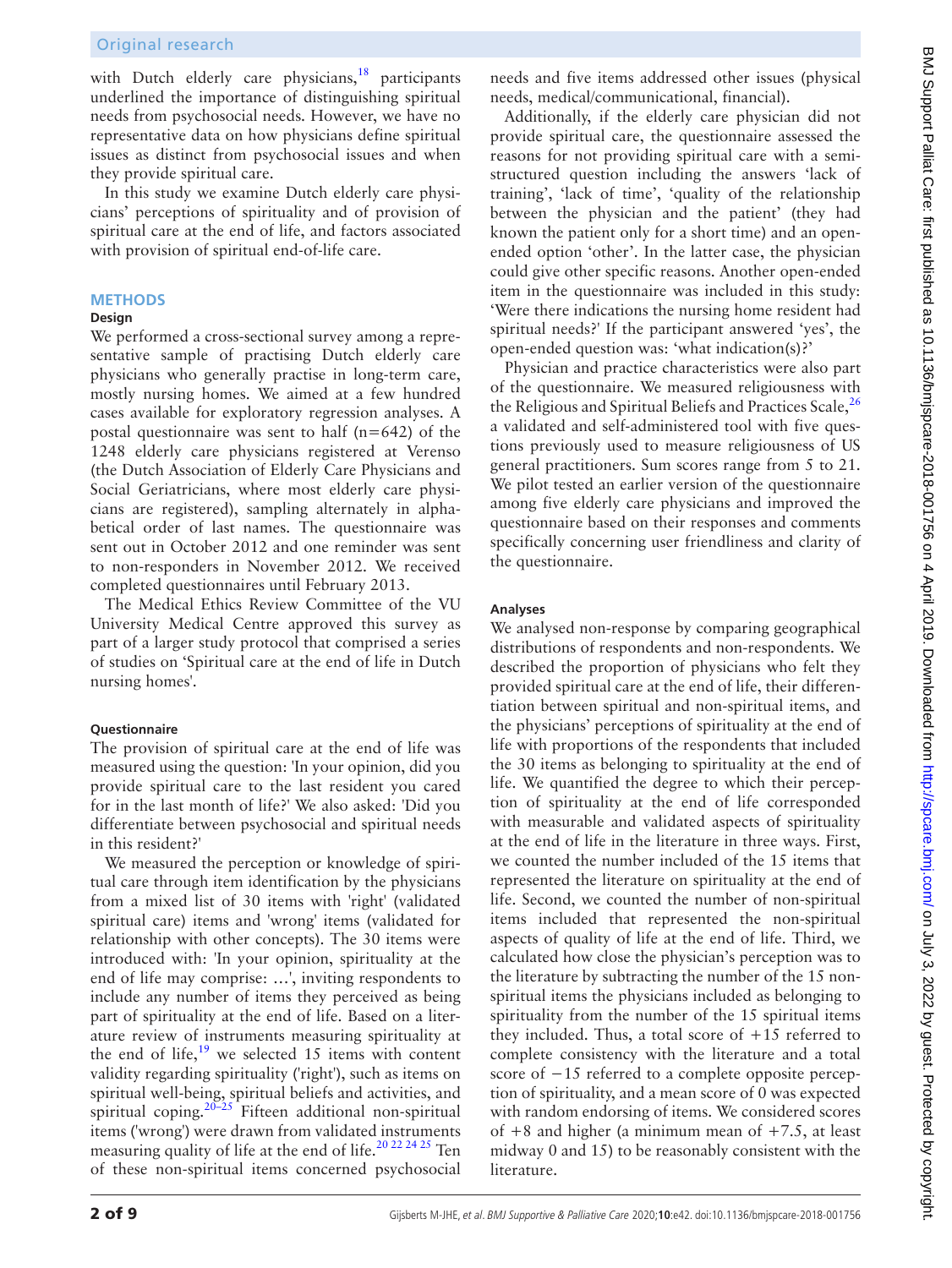We imputed with item means if, at most, one of the five items of the Religious Beliefs and Practices Scale was missing, resulting in complete scores for all but two physicians. Very few data were missing overall, and we kept five questionnaires with missing outcomes in the descriptive analyses only. Multivariable logistic regression was used to determine associations between the physicians' perception of spirituality as the independent variable and provision of spiritual end-of-life care as the dependent variable, adjusted for physicians' characteristics. We also adjusted for the total number of included items to avoid any influence of physicians possibly including (all) items unselectively. We tested interaction terms between the independent variable of interest and any physician characteristic significantly associated with the outcome. If needed in the multivariable regression, we imputed with mode or mean where appropriate. We calculated odds ratios (OR) and 95% confidence intervals. Data were analysed using SPSS 20.0.0 (IBM Statistics, 2011). The qualitative data (responses to the open-ended items) were analysed by content analysis (M-JHEG and JTvdS).

## **Results**

The response rate was 47.2% (303/642 physicians), with no selective response for different geographical regions (provinces). Of the respondents, 19 were no longer practising physicians and were excluded, resulting in a sample of 284 cases for analysis.

[Table](#page-2-0) 1 shows the characteristics of the physicians. The mean age was 46.7 years and 66.0% were female. A small minority (10.7%) had had additional training in palliative care. Over half (56.9%) of the participants had no current denomination. The mean (SD) of the religiosity scale was 11.5 (4.4). Almost half (48.4%) of the physicians felt they had provided spiritual care to the last patient they attended at the end of life. Of these patients, 38.5% had dementia.

Over half (55.2%) of the physicians stated that there were indications that the resident had spiritual needs, and almost all of them explained such indications.

Some indications concerned the way conversations on spiritual needs were initiated and by whom (the residents, relatives or the physician). For example,

- ► "(The resident) expressed the need to talk to me about spiritual issues".
- Relatives: "Her family told me that she (the resident) had lived in a monastery as a nun".

Physicians also initiated conversations, for example:

► "[I] asked actively about wishes concerning the resident's philosophy of life (and) important issues".

Other indications concerned reasons to provide spiritual care:

Issues concerning spiritual well-being were discussed, such as meaning, purpose, acceptance of death and completion of life: "(Resident) expressed in conversations the need to take stock of his life" or "Letting go, accepting (his death)" or "(He told me) he was at peace with dying soon".

<span id="page-2-0"></span>

|                       | Demographics of physicians and characteristics of<br>Table 1<br>nursing homes     |            |      |
|-----------------------|-----------------------------------------------------------------------------------|------------|------|
|                       | <b>Physicians</b>                                                                 |            |      |
| Age, mean (SD)        |                                                                                   | 46.7(9.5)  |      |
|                       | Female, %                                                                         |            |      |
|                       | Additional training, %                                                            |            |      |
|                       | Geriatric rehabilitation                                                          | 26.0       |      |
| ▶                     | Psychogeriatric                                                                   | 7.5        |      |
| ▶                     | Palliative care                                                                   | 6.0        |      |
| $\blacktriangleright$ | Ethics                                                                            | 2.5        |      |
|                       | Years specialisation elderly care physician,<br>mean (SD)                         | 12.7 (8.4) |      |
|                       | Current religion/Religious background, %                                          |            |      |
| ▶                     | Roman Catholic                                                                    | 10.3       | 41.8 |
| ▶                     | Protestant                                                                        | 13.9       | 30.1 |
| ▶                     | Evangelical                                                                       | 1.4        | 1.4  |
| ▶                     | Jewish                                                                            | 0.0        | 0.0  |
| ▶                     | Islamic                                                                           | 0.7        | 1.1  |
| ▶                     | Humanistic                                                                        | 2.5        | 1.8  |
| ь                     | <b>Buddhist</b>                                                                   | 0.7        | 0.7  |
| ▶                     | Atheist                                                                           | 4.6        | 3.9  |
| ▶                     | Agnostic                                                                          | 2.1        | 0.4  |
|                       | None                                                                              | 54.8       | 12.8 |
|                       | Other, such as Hindu, or several religions                                        | 8.9        | 6.0  |
|                       | Religious and Spiritual Beliefs and Practices<br>Scale, summed score              |            |      |
|                       | About how often do you attend religious or<br>spiritual services?                 |            |      |
| ▶                     | Daily                                                                             | 0.4        |      |
| ▶                     | Weekly                                                                            | 13.2       |      |
| ▶                     | Monthly                                                                           | 13.2       |      |
| ь                     | Once a year                                                                       | 29.5       |      |
| ▶                     | Not at all                                                                        | 43.8       |      |
|                       | About how often do you spend time in<br>private religious or spiritual practices? |            |      |
| ▶                     | Daily                                                                             | 24.3       |      |
| ▶                     | Weekly                                                                            | 15.4       |      |
| ▶                     | Monthly                                                                           | 16.4       |      |
| ▶                     | Once a year                                                                       | 15.7       |      |
|                       | Not at all                                                                        | 28.2       |      |
|                       | How strongly religious (or spiritually<br>Cileptrion Indiano unu ch (hetctrealt)  |            |      |

|                                                      | Thom strongly religious (or spiritually<br>orientated) do you consider yourself?                                                    |      |
|------------------------------------------------------|-------------------------------------------------------------------------------------------------------------------------------------|------|
|                                                      | Not at all                                                                                                                          | 15.2 |
| ▶                                                    | Not very strong                                                                                                                     | 15.2 |
|                                                      | Somewhat strong                                                                                                                     | 46.1 |
|                                                      | Strong                                                                                                                              | 23.4 |
|                                                      | How often have you felt as though you were<br>very close to a powerful spiritual force that<br>seemed to lift you outside yourself? |      |
|                                                      | Often                                                                                                                               | 6.8  |
|                                                      | Several times                                                                                                                       | 21.8 |
| ▶                                                    | Once or twice                                                                                                                       | 17.9 |
|                                                      | <b>Never</b>                                                                                                                        | 53.6 |
| How close do you feel to God (or a Higher<br>Force)? |                                                                                                                                     |      |
|                                                      | <b>Extremely close</b>                                                                                                              | 6.4  |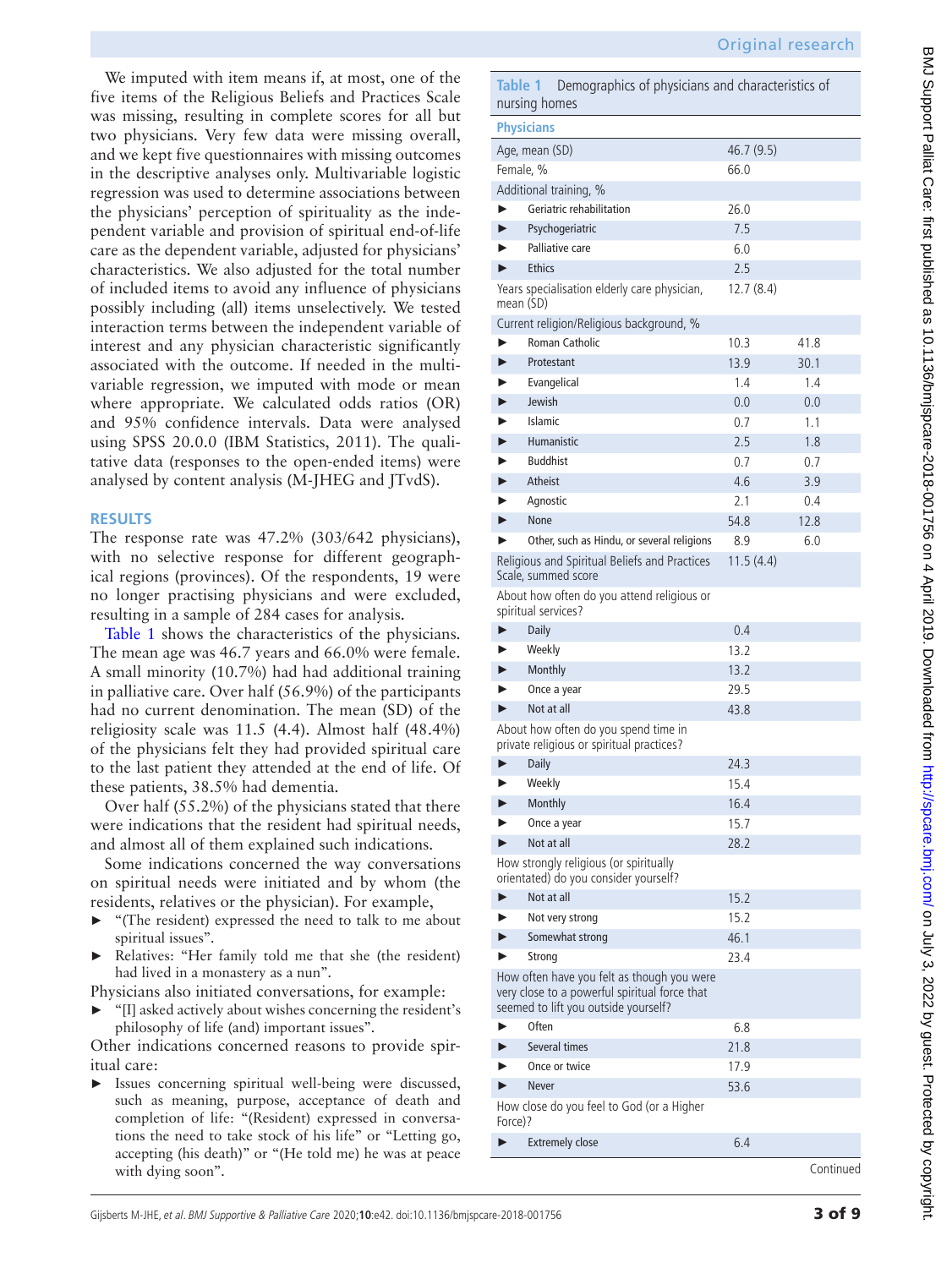|                                                                                                                               | <b>Table 1</b> Continued                                                                        |             |  |
|-------------------------------------------------------------------------------------------------------------------------------|-------------------------------------------------------------------------------------------------|-------------|--|
|                                                                                                                               | <b>Physicians</b>                                                                               |             |  |
| ▶                                                                                                                             | Somewhat close                                                                                  | 22.5        |  |
| ▶                                                                                                                             | Not very close                                                                                  | 36.8        |  |
| ▶                                                                                                                             | I don't believe in God                                                                          | 34.3        |  |
|                                                                                                                               | <b>Nursing homes</b>                                                                            |             |  |
|                                                                                                                               | Religious affiliation nursing home, %                                                           |             |  |
| ▶                                                                                                                             | Roman Catholic                                                                                  | 16.3        |  |
|                                                                                                                               | Protestant                                                                                      | 9.2         |  |
| ▶                                                                                                                             | Humanistic                                                                                      | 2.1         |  |
|                                                                                                                               | Antroposophic                                                                                   | 0.7         |  |
| ▶                                                                                                                             | <b>Buddhist</b>                                                                                 | 0.0         |  |
|                                                                                                                               | None                                                                                            | 58.9        |  |
|                                                                                                                               | Other                                                                                           | 12.8        |  |
|                                                                                                                               | Disciplines to refer to when resident has<br>spiritual needs, %                                 |             |  |
| ▶                                                                                                                             | Spiritual counsellor                                                                            | 93.2        |  |
|                                                                                                                               | Humanistic counsellor                                                                           | 16.0        |  |
| ▶                                                                                                                             | Psychologist                                                                                    | 88.3        |  |
|                                                                                                                               | Nurse specialised in social and psychiatric<br>needs (SPV)                                      | 8.9         |  |
| ▶                                                                                                                             | Imam                                                                                            | 4.6         |  |
|                                                                                                                               | Pandit                                                                                          | 1.1         |  |
| ▶                                                                                                                             | None                                                                                            | 1.8         |  |
|                                                                                                                               | In region of nursing home religious<br>background is predominantly, %                           |             |  |
| ▶                                                                                                                             | (Roman) Catholic                                                                                | 69.9        |  |
| ▶                                                                                                                             | Protestant                                                                                      | 69.9        |  |
| ▶                                                                                                                             | Evangelical                                                                                     | 2.5         |  |
|                                                                                                                               | Jewish                                                                                          | 1.8         |  |
|                                                                                                                               | <b>Islamic</b>                                                                                  | 8.7         |  |
|                                                                                                                               | Humanistic                                                                                      | 5.1         |  |
|                                                                                                                               | <b>Buddhist</b>                                                                                 | 1.8         |  |
| ▶                                                                                                                             | Atheist                                                                                         | 7.6         |  |
| ▶                                                                                                                             | Agnostic<br>No religious background                                                             | 2.9<br>18.8 |  |
|                                                                                                                               | Other religious background                                                                      | 2.2         |  |
|                                                                                                                               | Our nursing home has experience in                                                              | 19.3        |  |
| %                                                                                                                             | providing spiritual care to Muslim residents,                                                   |             |  |
|                                                                                                                               | Our nursing home has experience in<br>providing spiritual care to residents with<br>dementia, % | 78.3        |  |
|                                                                                                                               | Our nursing home created the following<br>conditions to provide spiritual care                  |             |  |
|                                                                                                                               | The right atmosphere in the nursing home<br>to provide spiritual care                           | 52.9        |  |
|                                                                                                                               | <b>Meditation room</b>                                                                          | 65.8        |  |
|                                                                                                                               | Possibility to perform religious services                                                       | 88.5        |  |
| Sufficient capacity of the following disciplines<br>(more answers possible, % of those who<br>indicated sufficient capacity): |                                                                                                 |             |  |
|                                                                                                                               | Spiritual counsellor                                                                            | 86.8        |  |
|                                                                                                                               | Physicians                                                                                      | 63.2        |  |
|                                                                                                                               | Nursing staff                                                                                   | 53.0        |  |
|                                                                                                                               | Psychologists                                                                                   | 70.5        |  |
|                                                                                                                               | Other, such as rituals, music therapy,<br>aroma therapy                                         | 10.8        |  |

- ► Religious needs were also a reason to provide spiritual care, for example: "(Resident expressed) wish to receive the last sacraments", "The family had called for their priest themselves".
- Spiritual distress also indicated a need for spiritual care: "I discussed this (fear of the end of life) with her from the perspective of her specific wish/feeling to 'be able to find peace', to 'deal with unfinished business' and the inevitable". Sometimes, however, the distress was typi cally psychological or possibly social in nature: "Fear, an enormous need to have people around him" or "Rest lessness, longing for his wife and his own home".

Of the physicians who reported that they did not provide spiritual care (51.6%), 26.4% stated that they did not do so because of lack of training, 22.9% because of lack of time and 11.8% because they had known the patient only for a short time. At the open question 'other reasons', 69.4% (n=108) mentioned one or more of the following reasons: spiritual care was already provided by other discipline or organised by family (n=21), difficulty in communication with the resident (n=19), dementia (n=18), the patient had no spiritual needs  $(n=18)$ , there was a rapid decline in health  $(n=16)$ , did not consider to do provide spiritual care/did not know how to do so  $(n=9)$ , not the physician's responsibility  $(n=6)$ .

[Table](#page-4-0) 2 shows the 30 items ranked by the number of physicians who included the items as belonging to spirituality at the end of life. It shows that all items included by more than 90% of the physicians (rank numbers 1–13 in [table](#page-4-0) 2) represented measurable and validated aspects of spirituality at the end of life. Of the items consistent with the spirituality literature, the least frequently included item concerned feeling disconnected (number 20); yet 73.4% of the physicians did include it. Further, almost all (95.4%) included one or more psychosocial items in their perception of spirituality and 49.1% included at least one item on other issues.

Over half (51.8%) of the physicians included all 15 items that represented measurable and validated aspects of spirituality in the literature ([figure](#page-5-0) 1). Furthermore, most others included almost all, the mean (SD) number being 13.8 (1.8) of 15 items. Nevertheless, most physicians were selective as only 4.9% included all 30 items. However, only 4.8% of the physicians did not additionally endorse any nonspiritual (quality-of-life) item, with a mean number of 8.3 such items additionally included and with a larger SD of 4.3. The mean total score for consistency with the literature was therefore 5.5 (13.8 minus 8.3), and ranged between  $-7$  and  $+14$  (SD 3.9) ([figure](#page-6-0) 2). Over half (54.3%) of the physicians indicated that they did not differentiate between spiritual and psychosocial needs in caring for the last resident who died. Physi cians who did not differentiate between these needs indeed included a somewhat higher number of nonspiritual items in their perception: mean (SD) 8.9 (4.3)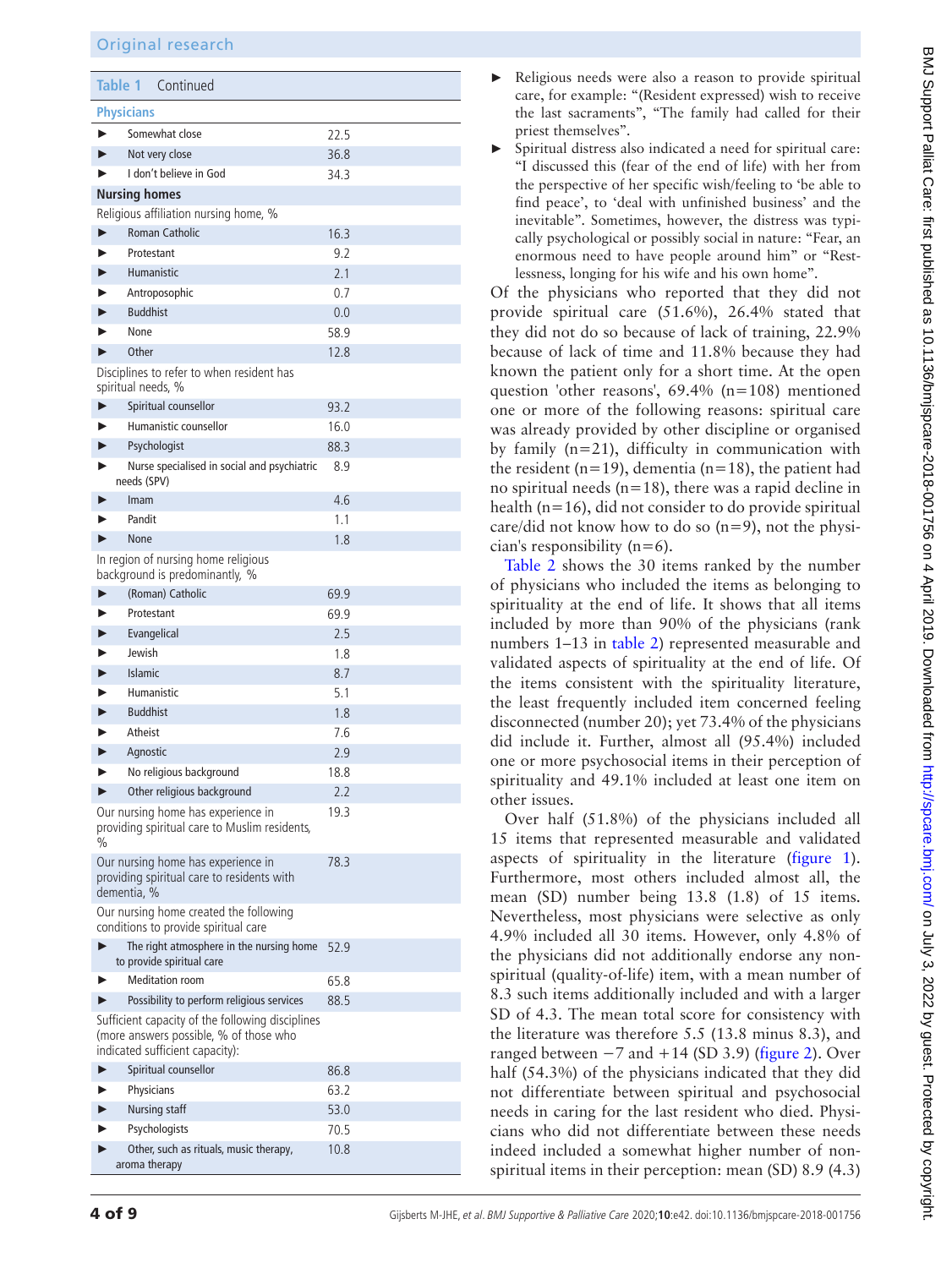<span id="page-4-0"></span>

| <b>Table 2</b>    | Items representing measurable and validated aspects of spirituality and other dimensions of quality of life at the end of life |                  |                           |                                 |
|-------------------|--------------------------------------------------------------------------------------------------------------------------------|------------------|---------------------------|---------------------------------|
| <b>Rank</b><br>no | Item $(n=284)$                                                                                                                 |                  | Endorsed (%) Missing* (n) | Spiritual +/ non-<br>spiritual- |
| $\mathbf{1}$      | Being supported by religion <sup>20</sup>                                                                                      | 98.9             | $\overline{0}$            | $^+$<br>$S-CT-S-C$              |
| 2                 | Believing in a supreme power <sup>21</sup>                                                                                     | 96.8             | 0                         | $^{+}$<br>$S-CT$                |
| 3                 | I feel peaceful <sup>22</sup>                                                                                                  | 96.8             | $\mathbf{1}$              | $\boldsymbol{+}$<br>S-WB        |
| 4                 | Talking with someone about religious issues <sup>23</sup>                                                                      | 96.5             | 0                         | $^{+}$<br>$S - CT$              |
| 5                 | Pray <sup>23</sup>                                                                                                             | 96.5             | $\mathbf 0$               | $+$<br>$S-CT$                   |
| 6                 | Believing in an afterlife <sup>21</sup>                                                                                        | 95.4             | 1                         | $\boldsymbol{+}$<br>S-CT        |
| $\overline{7}$    | Feeling that one is protected by a higher power beyond oneself <sup>20</sup>                                                   | 95.1             | $\mathbf 0$               | $\qquad \qquad +$<br>$S-CT$     |
| 8                 | It is important to me that my life has meaning <sup>24</sup>                                                                   | 94.0             | 0                         | $+$<br>S-WB                     |
| 9                 | Reading a religious text <sup>23</sup>                                                                                         | 93.3             | $\mathsf{O}\xspace$       | $+$<br>$S-CT$                   |
| 10                | Dealing with unmet life goals <sup>25</sup>                                                                                    | 92.9             | 1                         | $^{+}$<br>S-WB                  |
| 11                | Accepting your life situations <sup>21</sup>                                                                                   | 92.2             | 1                         | $\, +$<br>S-WB                  |
| 12                | In case of dying suddenly today, feeling prepared to leave this life $^{24}$                                                   | 90.5             | 0                         | $+$<br>S-WB                     |
| 13                | Feeling that one's life was fulfilling <sup>20</sup>                                                                           | 90.1             | 1                         | $+$<br>S-WB                     |
| 14                | Coping with feelings of sadness or grief <sup>25</sup>                                                                         | 85.9             | 0                         |                                 |
| 15                | Coping with feeling useless <sup>25</sup>                                                                                      | 78.7             | $\overline{2}$            | $\overline{\phantom{a}}$        |
| 16                | Having been able to say important things to those who are close <sup>22</sup>                                                  | $78.4^{\dagger}$ | 1                         | $^{+}$<br>S-WB                  |
| 17                | Wanting to share what you are going through with another person <sup>25</sup>                                                  | $78.4^{\dagger}$ | $\mathbf{1}$              | PS                              |
| 18                | Dealing with feeling afraid <sup>25</sup>                                                                                      | 78.3             | 3                         | PS                              |
| 19                | Coping with fears about losing your independence <sup>25</sup>                                                                 | 75.3             | 1                         | PS                              |
| 20                | Feeling more disconnected from all things now than before illness <sup>24</sup>                                                | 73.4             | 2                         | $^{+}$<br>S-WB                  |
| 21                | Dealing with feeling dependent on others <sup>25</sup>                                                                         | 66.5             | $\mathsf{O}\xspace$       | PS                              |
| 22                | Coping with having difficulty relaxing <sup>25</sup>                                                                           | 65.6             | 2                         | PS                              |
| 23                | Receiving emotional support from friends and family <sup>25</sup>                                                              | 65.5             | $\mathsf{O}\xspace$       | PS                              |
| 24                | Dealing with maintaining relationships with friends <sup>25</sup>                                                              | 54.1             | 1                         | PS                              |
| 25                | Dealing with fears about the cancer spreading <sup>25</sup>                                                                    | 53.2             | $\overline{2}$            | PS                              |
| 26                | Trusting your physician <sup>20</sup>                                                                                          | 37.0             | 3                         | Other                           |
| 27                | Being involved with decisions about your medical treatment <sup>25</sup>                                                       | 33.7             | $\overline{2}$            | Other                           |
| 28                | Dealing with concerns about your financial situations <sup>25</sup>                                                            | 21.6             | $\overline{2}$            | Other                           |
| 29                | Getting adequate information from medical staff about your prognosis <sup>25</sup>                                             | 18.3             | $\overline{0}$            | Other                           |
| 30                | Coping with nausea and vomiting <sup>25</sup>                                                                                  | 16.5             | 0                         | Other                           |
|                   |                                                                                                                                |                  |                           | Continued                       |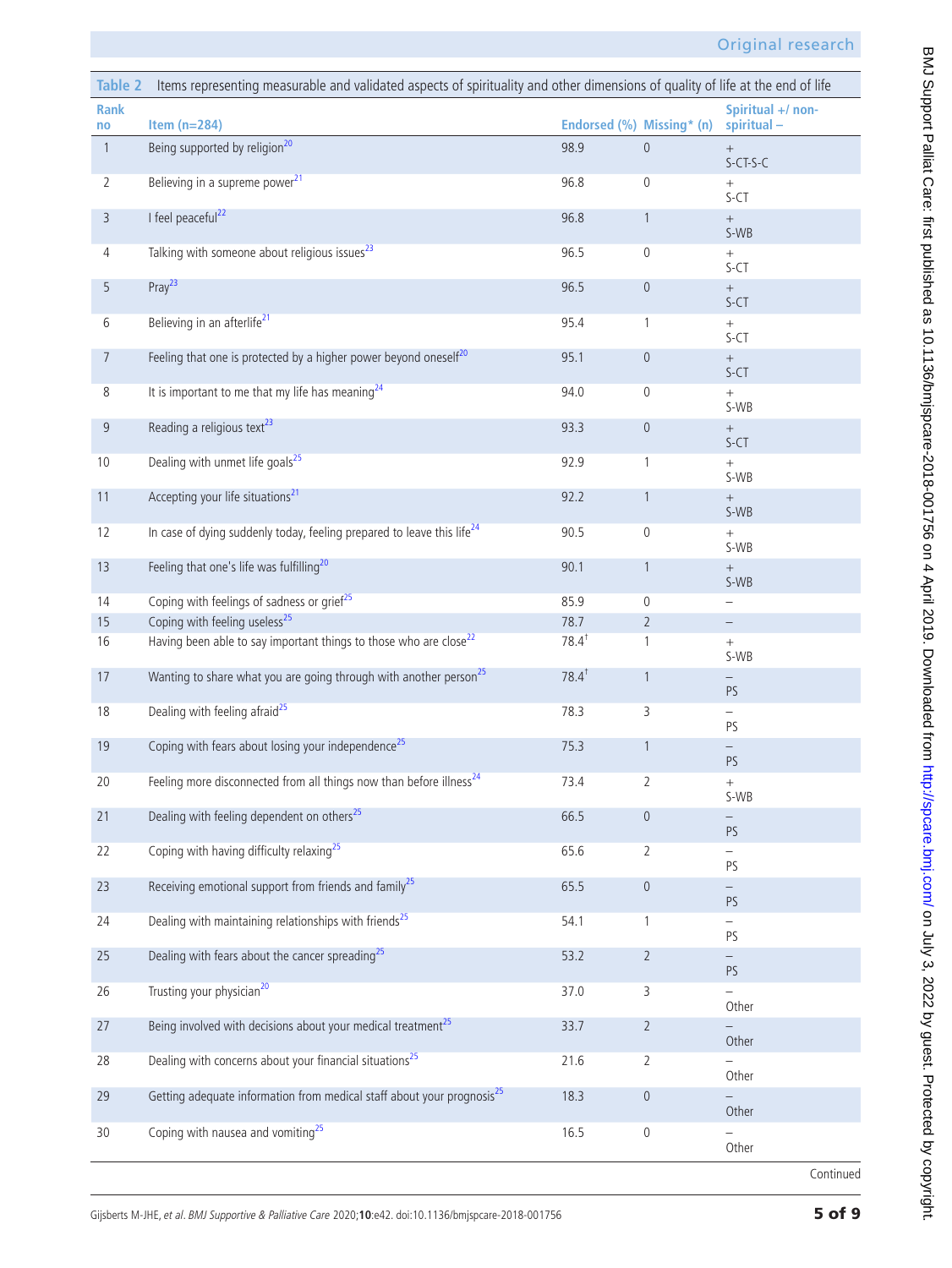|                   | <b>Table 2</b> Continued |                                          |                   |
|-------------------|--------------------------|------------------------------------------|-------------------|
| <b>Rank</b><br>no | Item $(n=284)$           | Endorsed $(\%)$ Missing* (n) spiritual – | Spiritual +/ non- |

+, 15 items representing measurable and validated aspects of spirituality at the end of life in the literature (+reference 25 to literature in which item is validated).

–,15 items representing other measurable and validated aspects at the end of life in the literature (quality of life, psychosocial needs, physical needs, communication) (<sup>+</sup>reference to literature in which item is validated).

\*Missing represents missing responses without comments or those with written comments such as 'do not know'.

† Exactly the same frequency.

Other, physical, medical-communicational, financial; PS, psychosocial needs; S-C, spiritual coping; S-CT, spiritual cognitive behavioural context (spiritual beliefs, spiritual activities, spiritual relationships); S-WB, spiritual wellbeing (peace/harmony/trust/hope/acceptance, purpose/meaning, connectedness, completion/fulfilment, positive affect/comfort).

vs  $7.5$  (4.2) ( $p=0.006$ ) for physicians who indicated they did differentiate between these needs.

In view of the distributions of the item scores of spiritual (skewed) and non-spiritual items as described above and reflected in [figure](#page-5-0) 1, we used the number of included non*-*spiritual quality-of-life items as the independent variable in the multivariable logistic regression. Unadjusted, we found a significant association between selecting more non-spiritual items and the reported provision of spiritual end-of-life care (OR 1.17, 95% CI 1.10 to 1.24 per additional item included). In adjusted analyses, the association remained significant and was stronger (OR 1.33, 95% CI 1.11 to 1.60 per additional item; [table](#page-6-1) 3). Further, more religious physicians were also more likely to report having provided spiritual end-of-life care (association with Spiritual Beliefs and Practice Scale: OR 1.09, 95% CI 1.01 to 1.16 per point), as were those with additional training in palliative care (OR 5.0, 95% CI 2.0 to 13). The association between the number of non-spiritual items included and having provided spiritual end-of-life care did not differ by the physicians' score on the Spiritual Beliefs and Practice

Scale (interaction term  $p=0.63$ ), nor by additional training in palliative care (interaction term  $p=0.37$ ). There was a modest correlation between the number of non-spiritual quality-of-life items included and religiosity ( $r=0.13$ ,  $p=0.03$ ). There was no significant correlation between the number of non-spiritual items included and age, gender, additional training in palliative care, experience as a certified elderly care physician and no current religious denomination.

## **Discussion**

Dutch elderly care physicians practising in long-term care report providing spiritual care to almost half (48.4%) of the patients who are at the end of life, giving attention to spiritual distress, religious issues and spiritual well-being. Their perception of spirituality included measurable and validated aspects of spirituality as reported in the literature, but overwhelmingly also included psychosocial aspects which the literature indicates as being non-spiritual qualityof-life issues: almost all (95.4%) included one or more psychosocial items in their perception of spirituality, and 49.1% included at least one other non-spiritual



<span id="page-5-0"></span>**Figure 1** Number of spiritual and non-spiritual items included by physicians.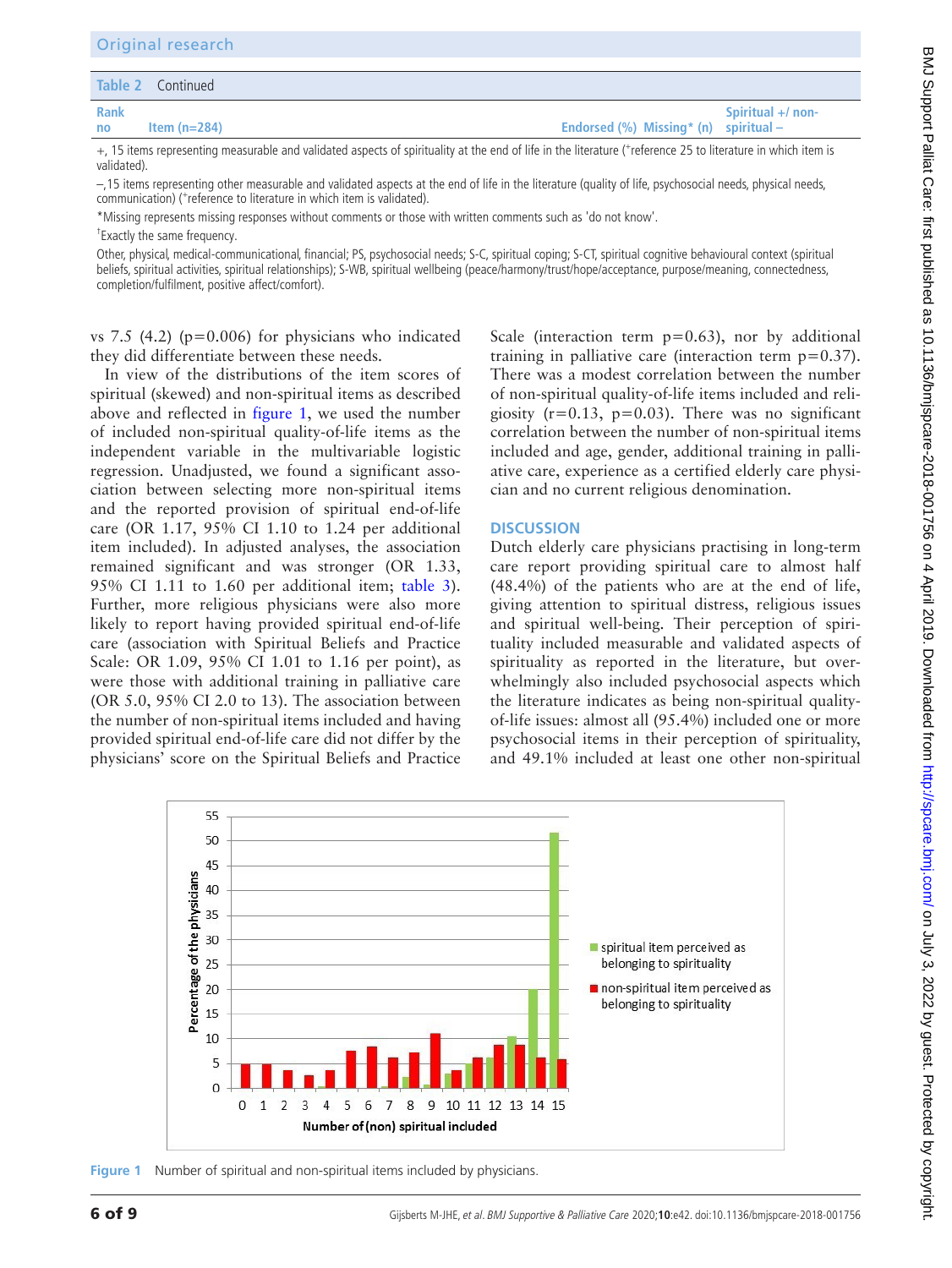



Figure 2 Score representing consistency of physician's perception of spirituality at the end of life with the literature. A score of +15

item (about physical, medical/communicational or financial aspects).

while a score of 0 is expected with random endorsing of items.

In a focus group study with Dutch elderly care physicians on spirituality and spiritual care at the end of life, the participants expressed the importance of distinguishing spiritual needs from psychosocial needs to adequately meet their needs[.18](#page-8-12) Rodin *et al* showed the complex relationship between the spiritual dimension (spiritual well-being) and the other dimensions of care at the end of life. $^{27}$  They also underlined the importance

<span id="page-6-1"></span>**Table 3** Adjusted association between physicians' perception of spirituality and the provision of spiritual end-of-life care

|                                                                                           | 0R   | 95% CI       |  |  |
|-------------------------------------------------------------------------------------------|------|--------------|--|--|
| Physicians' perception of spirituality                                                    |      |              |  |  |
| Adjusted number of non-spiritual quality of life<br>items included as spiritual, per item | 1.33 | 1.11 to 1.60 |  |  |
| <b>Adjustments</b>                                                                        |      |              |  |  |
| Age                                                                                       | 1.00 | 0.96 to 1.05 |  |  |
| Female gender                                                                             | 0.93 | 0.52 to 1.67 |  |  |
| Additional training in palliative care                                                    | 5.0  | 2.0 to 13    |  |  |
| Experience as a certified elderly care physician,<br>per year                             | 1.00 | 0.95 to 1.05 |  |  |
| No current religious denomination                                                         | 0.77 | 0.42 to 1.4  |  |  |
| Religiosity, sum score on the Spiritual Beliefs and<br>Practices Scale, increment         | 1.09 | 1.01 to 1.16 |  |  |
| Total number of endorsed items (spiritual and<br>non-spiritual)                           | 0.90 | 0.77 to 1.04 |  |  |

<span id="page-6-0"></span>of identifying the patient's specific needs to adequately relieve their distress at the end of life, thus emphasising the importance of the distinction of the different needs—for example, spiritual, psychosocial and physical. This study shows that our participants recognised the spiritual items described in the literature but they also considered psychosocial items to be part of spirituality, and many may be aware they do not differentiate between them in practice, as shown by the fact that more than half of the physicians reported not having differentiated between psychosocial and spiritual needs of the last resident who died. The analysis of the qualitative data also reflects this: it shows that the physicians paid attention to different aspects of spirituality but also shows the challenge for physicians to distinguish between spiritual distress and possible psychological distress. Therefore, physicians' training in distinguishing between spiritual, psychosocial and other needs of nursing home residents at the end of life may contribute to meeting their specific needs in multidisciplinary collaboration. We departed from a conceptualisation of the difference between spiritual and non-spiritual care in the literature. However, the relationship between spiritual and non-spiritual needs, specifically psychosocial needs, may be more complex in reality. For example, in some cases (psychosocial) matters of fear, dependency and healing relationships can be considered to be spiritual matters related to ability to let go and trust, and forgive or receive forgiveness.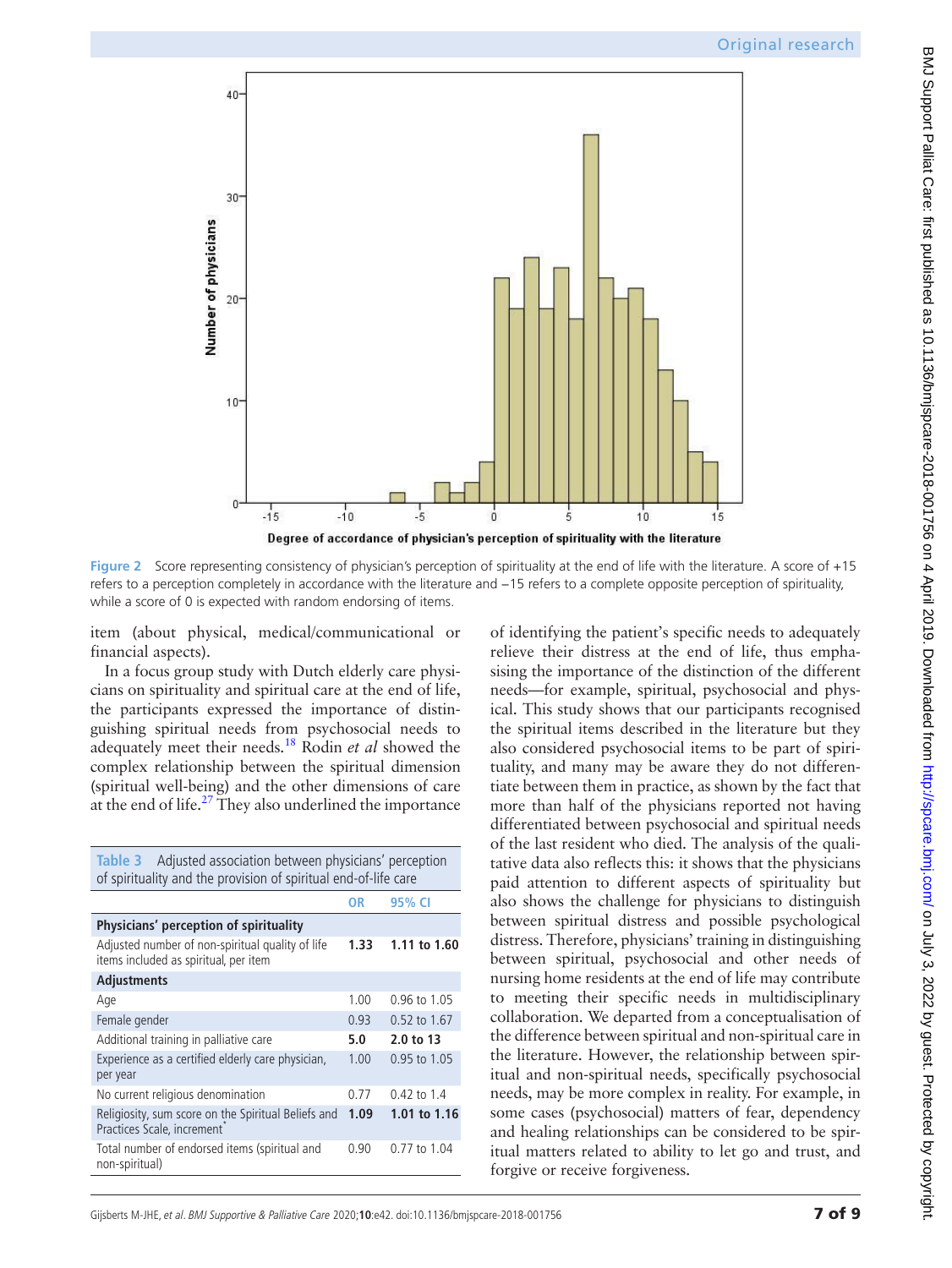# Original research

Religiosity, as measured with the Religious and Spiritual Beliefs and Practices Scale, was associated with the physicians' reports of having provided spiritual endof-life care. More religious physicians may be more cognisant regarding spiritual end-of-life caregiving, as religious aspects of spirituality play an important role in their personal lives.

As end-of-life care for Dutch nursing home residents is mostly provided by on-staff elderly care physicians, they are also responsible for the contents of the resident's care plan, which should contain all the needs of the resident including spiritual needs at the end of life. Within the nursing home setting there have not been significant changes in policy or practice. The current national curriculum for elderly care physicians in training has been in place since 2007 but attention for spiritual care is still very limited. However, since a new guideline on spiritual care in palliative care was published in September 2018, the following changes in training and policy have been promoted: (1) since October 2018 a new policy makes it possible to provide spiritual care in primary care at home; (2) empowerment of healthcare chaplains as spiritual care specialists within the multidisciplinary team; and (3) training of other professionals and volunteers to attend to patients' spiritual needs is currently being developed and tested for effectiveness. Physicians who had 2 years of additional training in palliative care (with attention to all the domains of palliative care including spiritual care) reported significantly more frequently that they provided spiritual end-of-life care, independent of their score on the Religious and Spiritual Beliefs and Practices Scale or having a current religious denomination. The regular palliative care curriculum in the training for elderly care physicians may be supplemented with learning to distinguish spiritual, psychosocial and other needs, and multidisciplinary collaboration on the specific needs of the residents. It may also include attending to spirituality and spiritual caregiving in the form of reflecting on the perception of spirituality of the physician in relation to their spiritual caregiving. Although severe dementia was the reason for some not to provide spiritual care, nearly 40% of physicians who had provided spiritual care had done so for a patient with dementia (ie, it is commonly encountered). Therefore, spiritual caregiving to people with dementia is an area that could be specifically highlighted in training. Benefits of extending training in spiritual care at the end of life as part of palliative care also involve a focus on what can be done rather than on withholding of medical treatment only.

## **Limitations of study**

Further research should indicate whether our findings can be generalised to other settings and other specialities. The response (47.2%) was not high, but around half is common for physician survey studies. $^{28}$  We had

no data on the demographics of the members of the professional organisation with which to compare, but the response was not selective with regard to geographical distribution. The pre-structured item 'In your opinion, spirituality at the end of life may comprise …' may have been inviting and resulted in a relatively high number of items included as belonging to spirituality. The physicians' perception of their provision of spiritual care is subjective and may differ from the reality experienced by the resident or family. Possible differences in perceptions need further study. Furthermore, although 93.5 physicians care for five or more dying patients in a year, $^{29}$  the last resident may, for some physicians, have been a long time ago and the response less precise. Although the structure of care provision in nursing homes differs between countries, our findings may be relevant for multidisciplinary teams involved in the care of nursing home residents outside the Netherlands.

# **Conclusion**

Most physicians included non-spiritual issues in their perception of spiritual end-of-life care and such broader perception increased self-reported spiritual caregiving. Religious physicians and those trained in palliative care may feel fewer barriers to providing spiritual care. Additional training of physicians in reflecting on their own perception of spirituality, distinguishing spiritual and other needs at the end of life, and training in paying attention to the residents' fear of death and dying and multidisciplinary spiritual caregiving may contribute to the quality of end-of-life care for nursing home residents.

**Acknowledgements** We would like to thank all participating physicians.

**Contributors** All authors contributed to the development of the questionnaire. Data were collected by MJHEG, analysed by MJHEG and JTvdS, and all authors contributed to data interpretation. MJHEG wrote the first draft of the paper and all authors revised subsequent drafts.

**Funding** This research was supported by the Pieter van Foreest Stichting, the Iona Stichting, the Department of General Practice & Elderly Care Medicine and the Department of Public and Occupational Health of the VU University Medical Center, Amsterdam Public Health Research Institute, Amsterdam, the Netherlands.

**Competing interests** None declared.

**Patient consent for publication** Not required.

**Ethics approval** Medical Ethics Review Committee of the VU University Medical Center Amsterdam, the Netherlands, number 2010/157.

**Provenance and peer review** Not commissioned; externally peer reviewed.

**Data sharing statement** De-indentified participant data are available upon reasonable request.

**Open access** This is an open access article distributed in accordance with the Creative Commons Attribution Non Commercial (CC BY-NC 4.0) license, which permits others to distribute, remix, adapt, build upon this work noncommercially, and license their derivative works on different